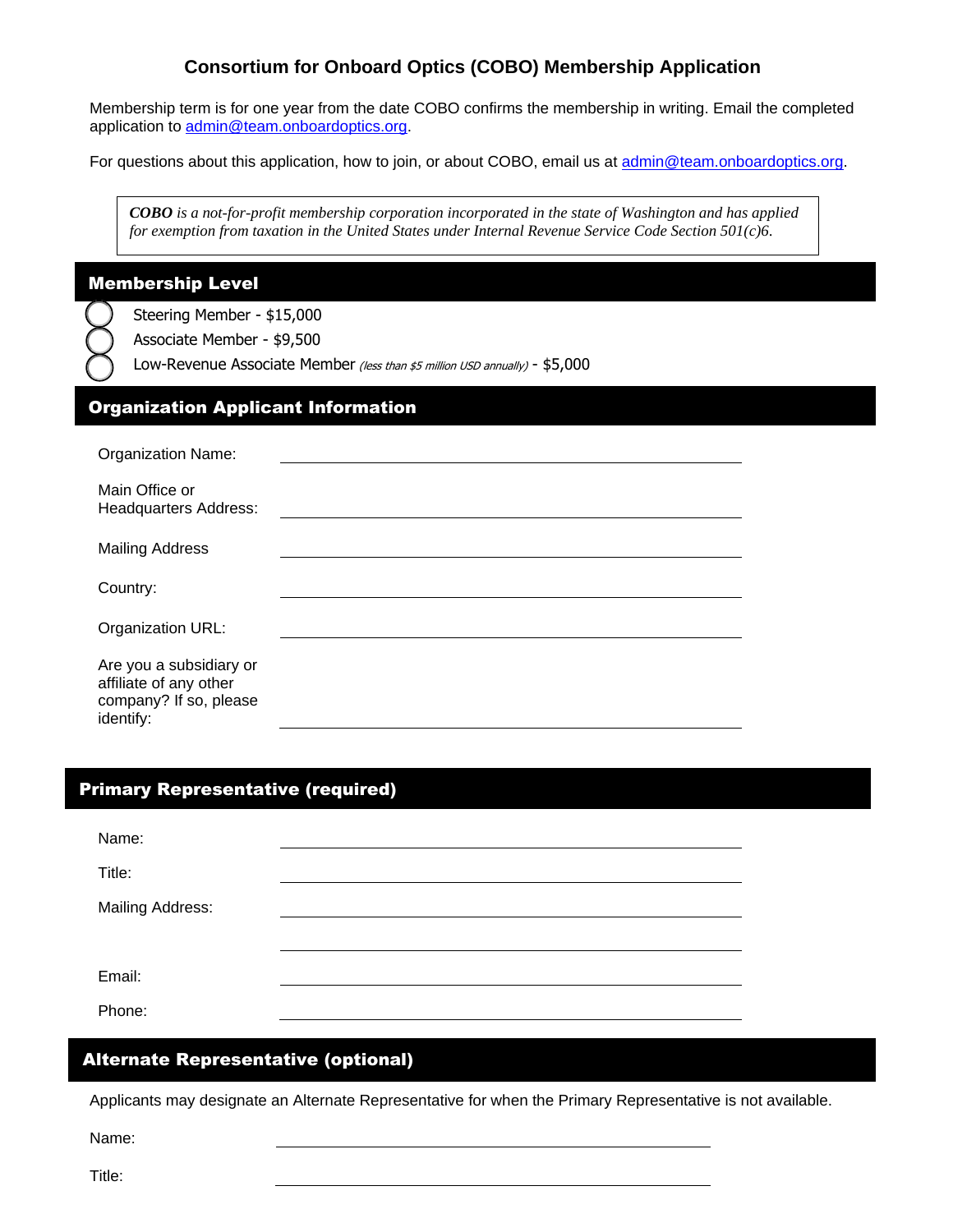## **Consortium for Onboard Optics (COBO) Membership Application**

| Email:                                     |  |  |  |  |
|--------------------------------------------|--|--|--|--|
| Phone:                                     |  |  |  |  |
| <b>Marketing Contact (optional)</b>        |  |  |  |  |
| Name:                                      |  |  |  |  |
| Title:                                     |  |  |  |  |
| Email:                                     |  |  |  |  |
| Phone:                                     |  |  |  |  |
| <b>Public Relations Contact (optional)</b> |  |  |  |  |
| Name:                                      |  |  |  |  |
| Title:                                     |  |  |  |  |
| Email:                                     |  |  |  |  |
| Phone:                                     |  |  |  |  |

| <b>Billing Contact (required)</b> |  |  |  |  |
|-----------------------------------|--|--|--|--|
| Name:                             |  |  |  |  |
| Title:                            |  |  |  |  |
| Email:                            |  |  |  |  |
| Phone:                            |  |  |  |  |

By submitting this application to the Consortium for Onboard Optics (COBO), the Applicant agrees that, if accepted, it will (i) pay the Membership dues and fees as determined from time to time by the Board of Directors and (ii) comply with all the terms and conditions of COBO's Articles of Incorporation, Bylaws, and policies adopted by the Board of Directors.

This application may be withdrawn by Applicant at any time prior to acceptance by providing written notice to COBO. If Applicant's membership is terminated for any reason, Applicant acknowledges that fees due or paid for any remaining months of an annual membership period will **not** be refunded.

All legal and financial notices from COBO will be sent via e-mail to Applicant's Primary Representative unless COBO is directed otherwise in writing.

By signing this document, you represent that you are authorized to make this application on behalf of the organization and agree to the terms and conditions set forth above.